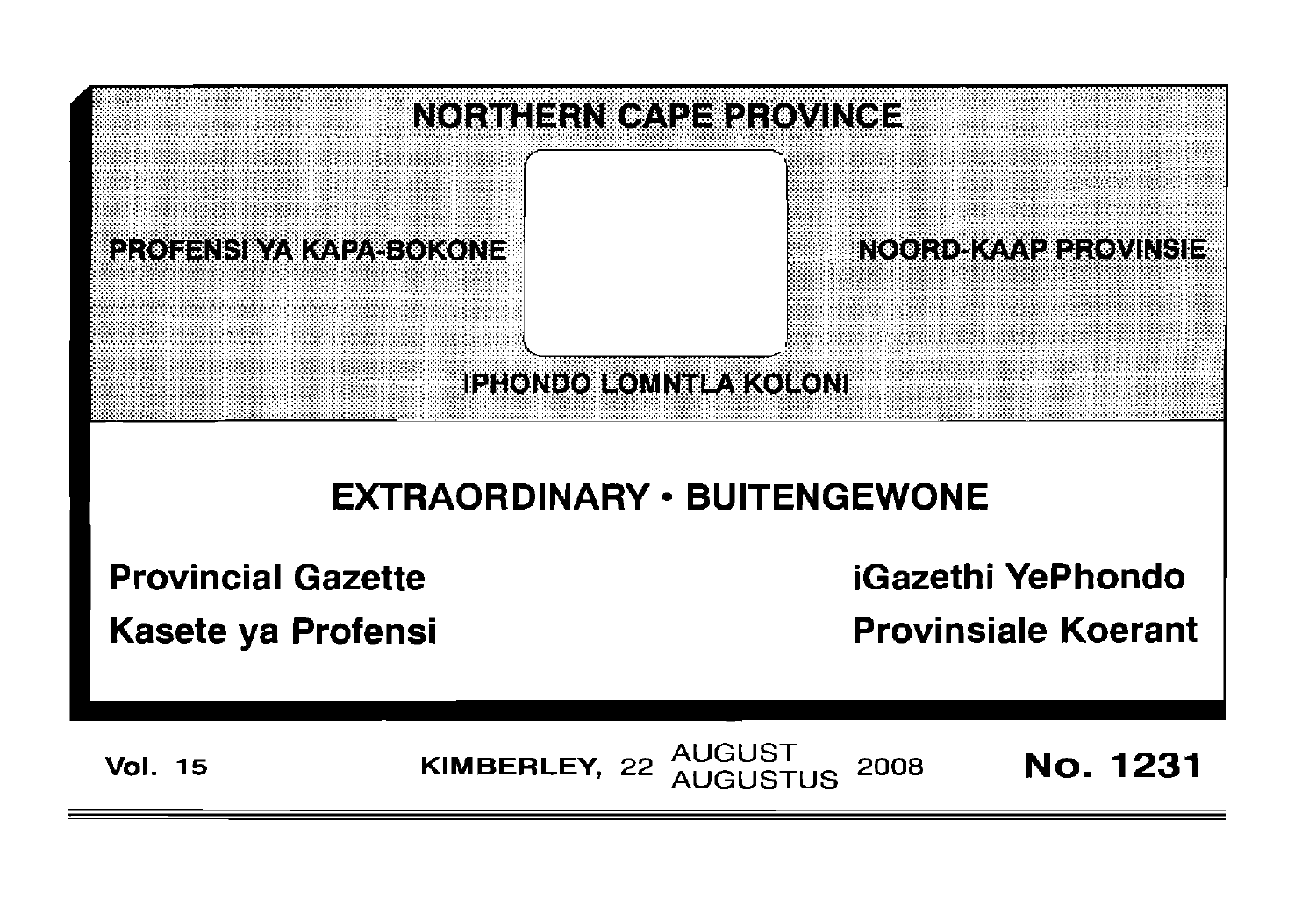**No.**

# **CONTENTS • INHOUD**

**Page Gazette No. No.**

#### **GENERAL NOTICE' ALGEMENE KENNISGEWING**

 $\ddot{\phantom{0}}$ 

| 80 | Local Government: Municipal Demarcation Act (27/1998): Municipal Demarcation Board: Notice in terms of         |      |
|----|----------------------------------------------------------------------------------------------------------------|------|
|    |                                                                                                                | 231  |
| 80 | Wet op Plaaslike Regering: Munisipale Afbakening (27/1998): Munisipale Afbakeningsraad: Kennisgewing ingevolge |      |
|    |                                                                                                                |      |
|    |                                                                                                                | 1231 |
|    |                                                                                                                |      |